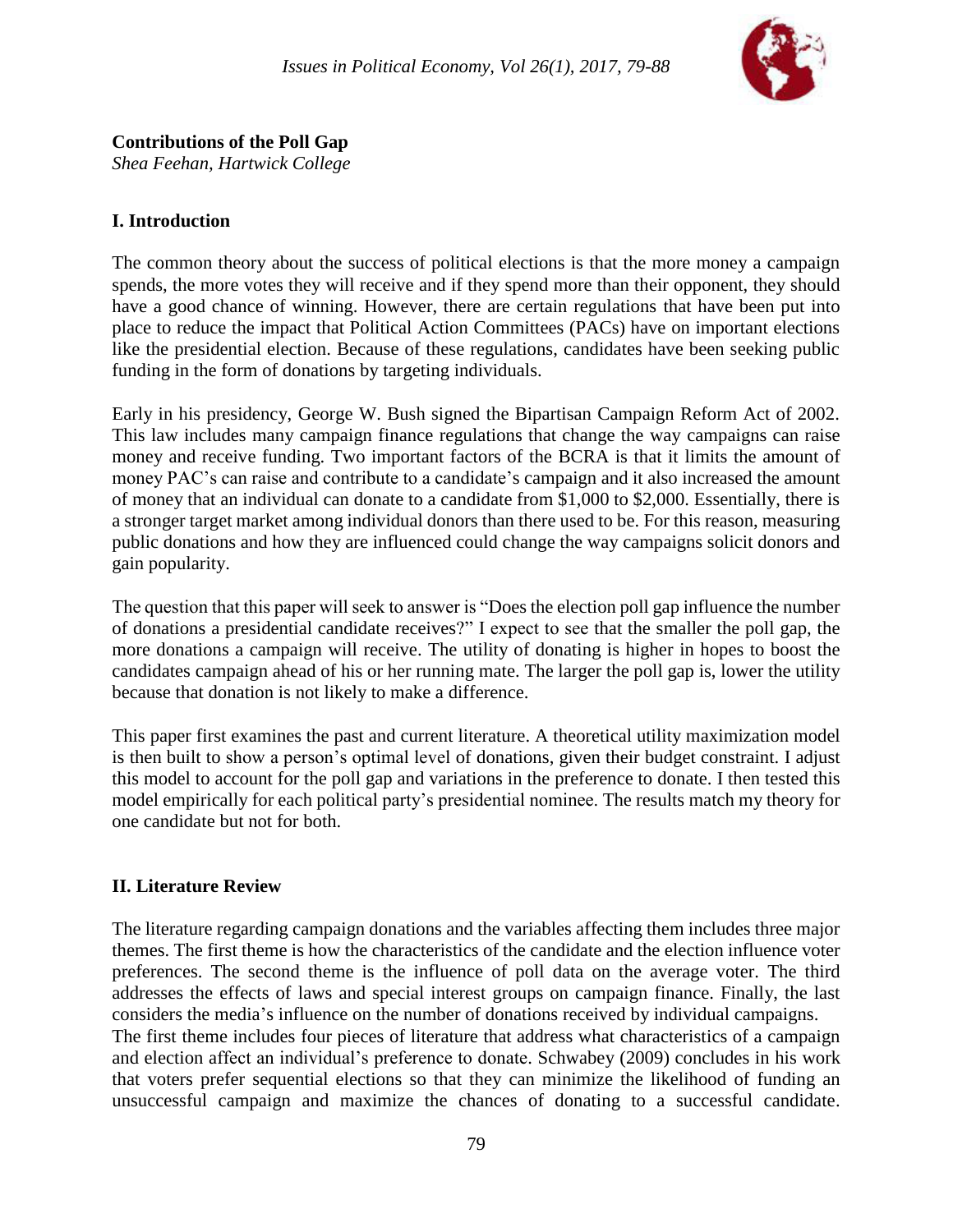(Schwabey, R 2009) For example, the U.S. presidential election structure is a sequential election. Because of the intra-party primary races, voters prefer this type of election because they can wait to see if their candidate makes it to the general election before deciding whether to donate. Only a small number of candidates are in the general election, and so potential donors are more likely to fund the successful candidate at that stage. The second piece of literature for this theme (Austen-Smith, 1987) focuses on how the utility of donating depends on the policies and beliefs of the candidates. This deals with both individuals and interest groups. If the candidate running for office has ideas to implement policies that correlate with that individual's or interest group's opinion, then they are more likely to donate to that candidate. Austen-Smith (1987) also talks about the candidate's perspective, noting that if a candidate cannot become popular by promoting his or her own values and policies that they wish to implement, they will associate themselves with the beliefs and values of the most popular candidates to gain publicity and funding. The third work in this theme, Brown (2009), considers how voters perceive the differences in self-financed vs publicly financed gubernatorial elections. He finds that self-financed campaigns tend to be unsuccessful compared to publicly financed campaigns in the state governor elections. (Brown, A. 2009) This makes sense because the more support you have from the public who eventually end up voting for the positon you're running for, the more likely you are to receive those votes and win that election. The final piece of literature in this theme is Grant and Rudolph (2002). Their study shows that the people who tend to donate to a campaign and vote in elections are people of older age that are well educated and have steady income.

Our second theme, influence of poll data on donor behavior, includes two sources. Restrepo et al. (2009) find that when polls are accurate, younger people tend to pay more attention and participate in voting and contributing to the political race. Similarly, if the polls are inaccurate, young people are not likely to participate. The second source (Panagopoulos 2009) investigates the accuracy of the poll predictions for each presidential election from 1950 until 2008, focused mainly on the 2008 election. They conclude that pre-election polls are very accurate.

The third literature theme regards the effects of laws and special interest groups on campaign donations. Austen-Smith (1987) again writes about how candidates target large interest groups to receive funding for their campaigns and the targeting is determined by which interest groups match the goals of the candidate looking for funds. Chappell (1982) finds that interest groups have very little effect on how a congressman or woman votes on policies. However, a later study done by Stratmann (1991) found that the candidates that seek funding do in fact vote accordingly with the way the interest groups that funded them would want them to vote. This validates that there is utility in donating to a campaign as an interest group. The final source in this theme, Briffault (2003), examines how the Bipartisan Campaign Reform Act (BCRA) of 2002 signed by George W. Bush affects the structure of campaign finance. This law limits the amount of money an interest group or PAC can donate while increasing the limit for individual donations, ultimately promoting publicly financed campaigns to increase the competitiveness of the race.

The fourth and final theme is the role that the media plays in the way individuals donate. Restrepo et al (2009) argued that poll accuracy effects how young people vote. Because that poll data is shown to the public by the media, we can say that media showing accurate or inaccurate poll data effects the way young people donate and vote. Fowler (2008) analyzes the effect of an appearance by a candidate on Stephen Colbert's show, The Colbert Report. He finds that a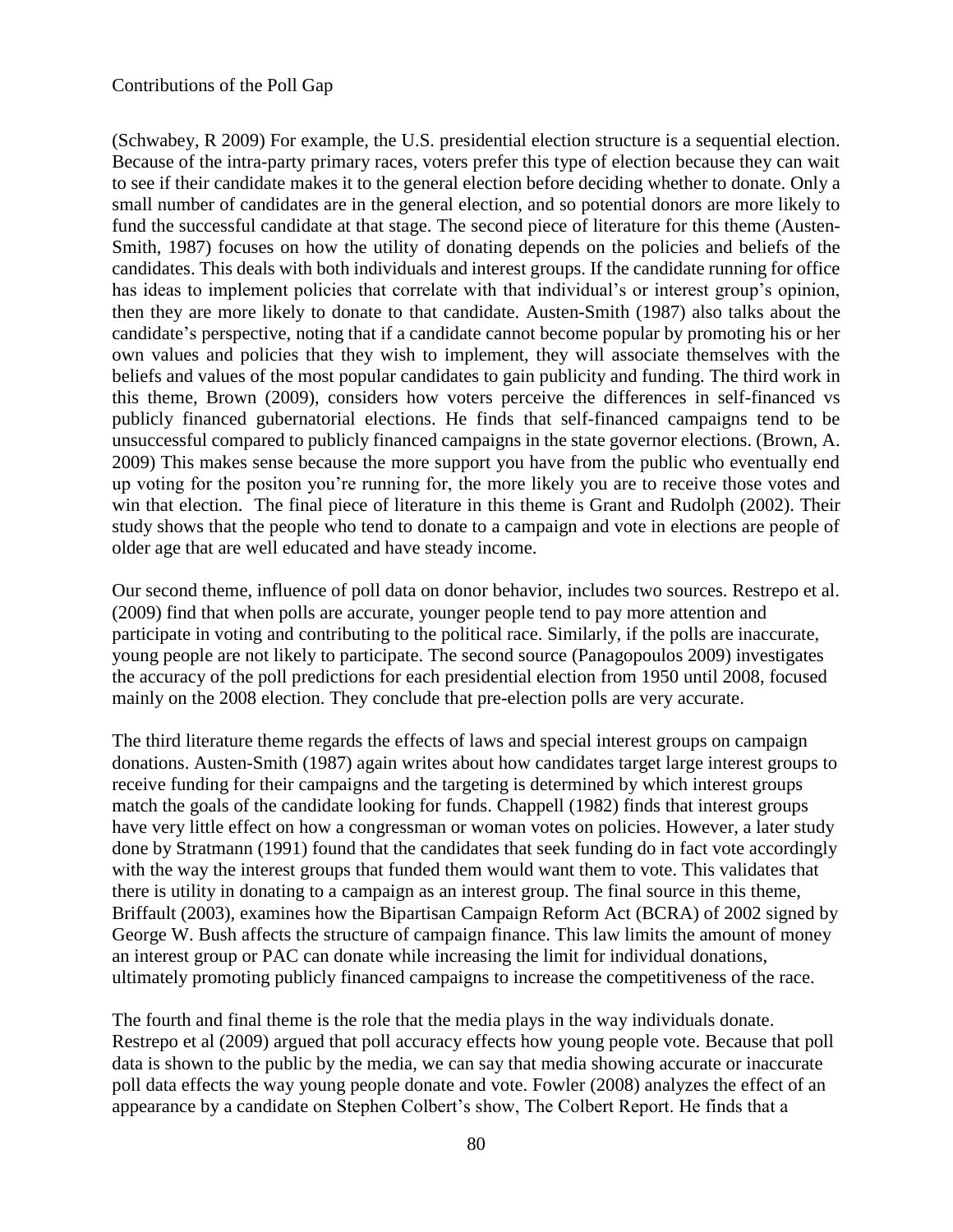candidate that sits in on Stephen's show, receives a tremendous spike in donations received for the next month. (Fowler, 2008)

Overall, these sources are in line with the entire theory this paper seeks to prove. I asked the question, "Does the election poll gap influence the number of donations a presidential candidate receives?" The literature has shown that polls presented by the media do in fact create an incentive for people to participate in political campaigns and that poll data is historically accurate. It also shows that there is utility in donating to a candidate, sequential elections are more likely to receive more donations, and that publicly financed campaigns are more successful that self-funded ones. With these conclusions, we do have a strong, evidence backed theory.

#### **III. Theoretical Model**

To answer this question, does the poll gap influence donations, I will use the Utility Maximization model. This utility maximization model will show the donation level that will maximize the utility of the consumer given their budget constraint. The equation for an individual's budget constraint is as follows:  $I = P_x X + P_y Y$  where *I* is income and  $P_x$  and  $P_y$  are both the price of good *X* and good *Y* respectively. In my model, I substituted *D* for *X* to stand for donations. The Y axis shows the composite good, or the number of units a person buys of everything else except making donations. U\*, or the optimal point, is the utility maximizing point on the budget constraint that shows the right balance of amount of money donated  $(D^*)$  and amount delegated to the composite  $(Y^*)$  that maximizes that individual's utility.



I assume a utility function of U= $D^{\alpha} Y^{1-\alpha}$ , therefore making the equation for MRS =  $-\frac{\alpha}{4}$ 1−∝ Y  $\frac{1}{D}$ . The marginal rate of substitution is the rate at which an individual gives up one good in exchange for another while remaining at the same utility level. We find  $D^*$  and  $Y^*$  by first isolating Y in the MRS equation. We then plug that term into the budget constraint and solve for  $D^*$ . Once we find  $D^*$  we can plug that back into the first term we found for  $Y^*$  and solve.  $D^*$ and  $Y^*$  are the optimum purchase levels of both the composite good and the amount of money donated. This work is shown mathematically in Figure 2.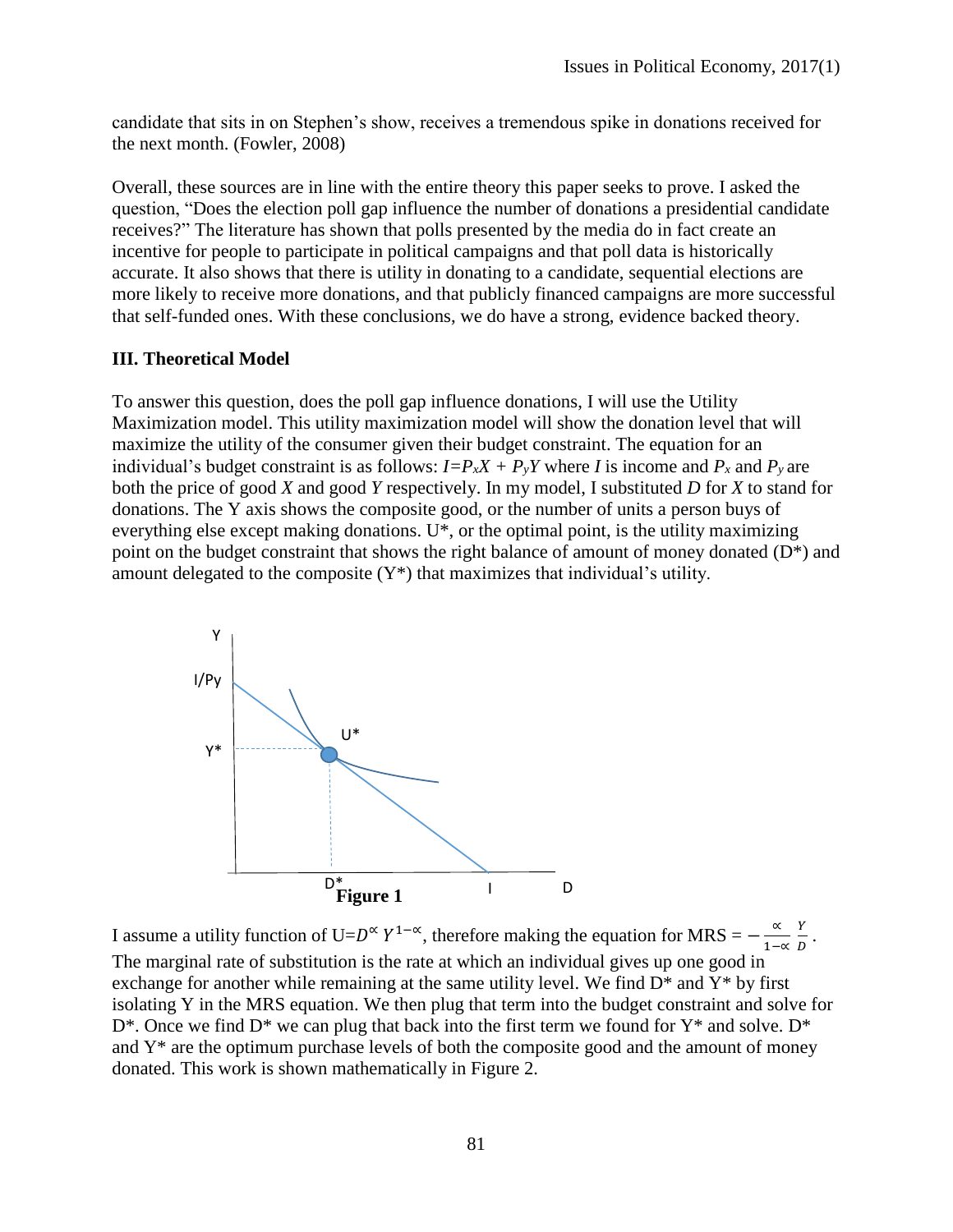

The motivation to donate to a candidate's campaign comes from the satisfaction that your donation will make a difference in whether the candidate wins or not. One wouldn't donate to a campaign that is winning or losing by a large margin because it isn't likely that their donation will matter. When the race is close, each donation could be the difference in winning or losing. The utility of donating will depend on how close the election polls are. The closer the polls are, the higher the utility of a donation will be.  $\alpha$  is a number between 0 and 1 that shows the preference the individual has for donating. When  $\alpha$  is high, the consumer has a strong preference to donate and the indifference curve will tip towards the X axis. We assume that  $\propto$ depends in part on the poll gap (Pg).

As the poll gap increases, one's preference, or alpha, will decrease. I can rephrase this by saying as the poll gap decreases, alpha increases because the utility of donating becomes higher and one's preference to donate is higher. Figure 3 shows the derivatives of D\* and I\*. We can see that as Pg increases,  $D^*$  decreases and as Pg decreases,  $D^*$  increases.

D \* = I(α(pg)) 
$$
\longrightarrow
$$
  $\frac{2}{2pg} = \alpha'(pg) * I$   
\n
$$
Y^* = \frac{I(1-\alpha(p_g))}{Py}
$$
\n
$$
\frac{2}{2pg} = [-\alpha'(pg)] * \frac{I}{Py}
$$
\nFigure 3

We can see these results graphically as well. Figure 4 shows utility maximizing points of consuming a certain amount of the composite good or everything else except donations, and donating a certain amount of one's income to the campaign. It also shows the change in  $D^*$ ,  $Y^*$ and  $U^*$  as the poll gap increases.  $D^*$  decreases,  $Y^*$  increases, and  $U^*$  moves upwards along the budget constraint line and tips toward Y as the poll gap increases.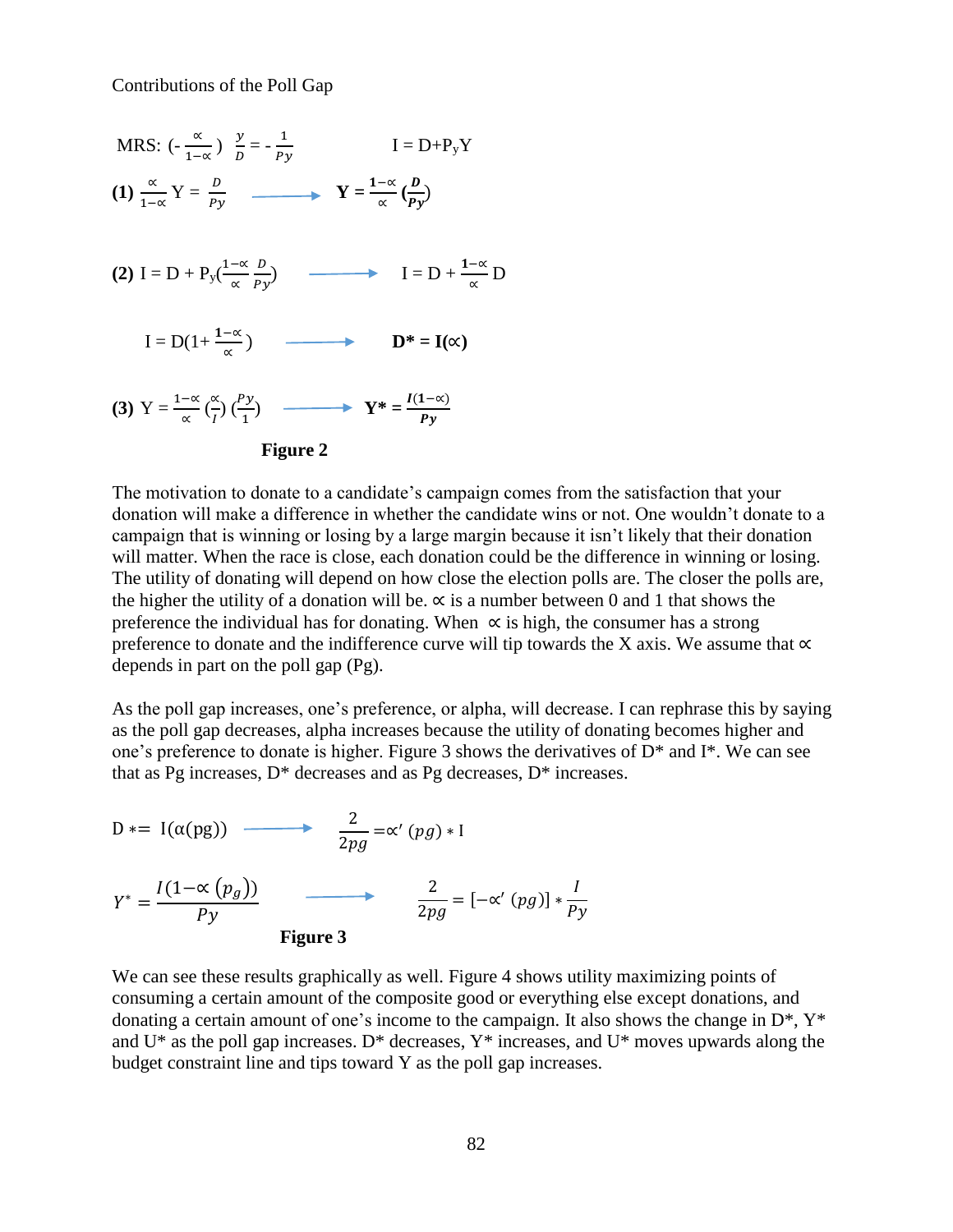



### **IV. Empirical Analysis**

To test this model empirically, I will use an econometrics regression using Stata software. Data was collected from various sources and a regression model was built. The dependent variable is the number of donations received per month by state. Independent variables include the average age of the people in a state, median household income by state, percentage of democrats in a state, no affiliation and whites per state, the population of the state, and two time variables. The key independent variable is of course the poll gap and we expect a negative relationship, meaning as the poll gap shrinks there should be an increase in donations received.

### **V. Data**

Several data sources were used to gather data for these regression models. Poll data was collected from the Real Clear Politics election poll website.<sup>i</sup> The Quinnipiac polls are the ones used in this study, because they have the longest time series out of any of the polls I collected. Donation data for each candidate was retrieved from the Federal Election Commission website.<sup>ii</sup> The remaining data which included state demographics like average age, population, median income, race demographics, and partisanship, was found from sources including the government census website<sup>iii</sup>, Pewforum<sup>iv</sup>, and the Kaiser Family Foundation<sup>v</sup>.

#### **VI. Model**

The dependent variable in this model is the number of individual donations made to each candidate. Independent variables include median income, average age, partisanship, percentage whites, and of course the focus of the study, the poll gap for the previous month. We also include time variables, explained below. My main equation of estimation is…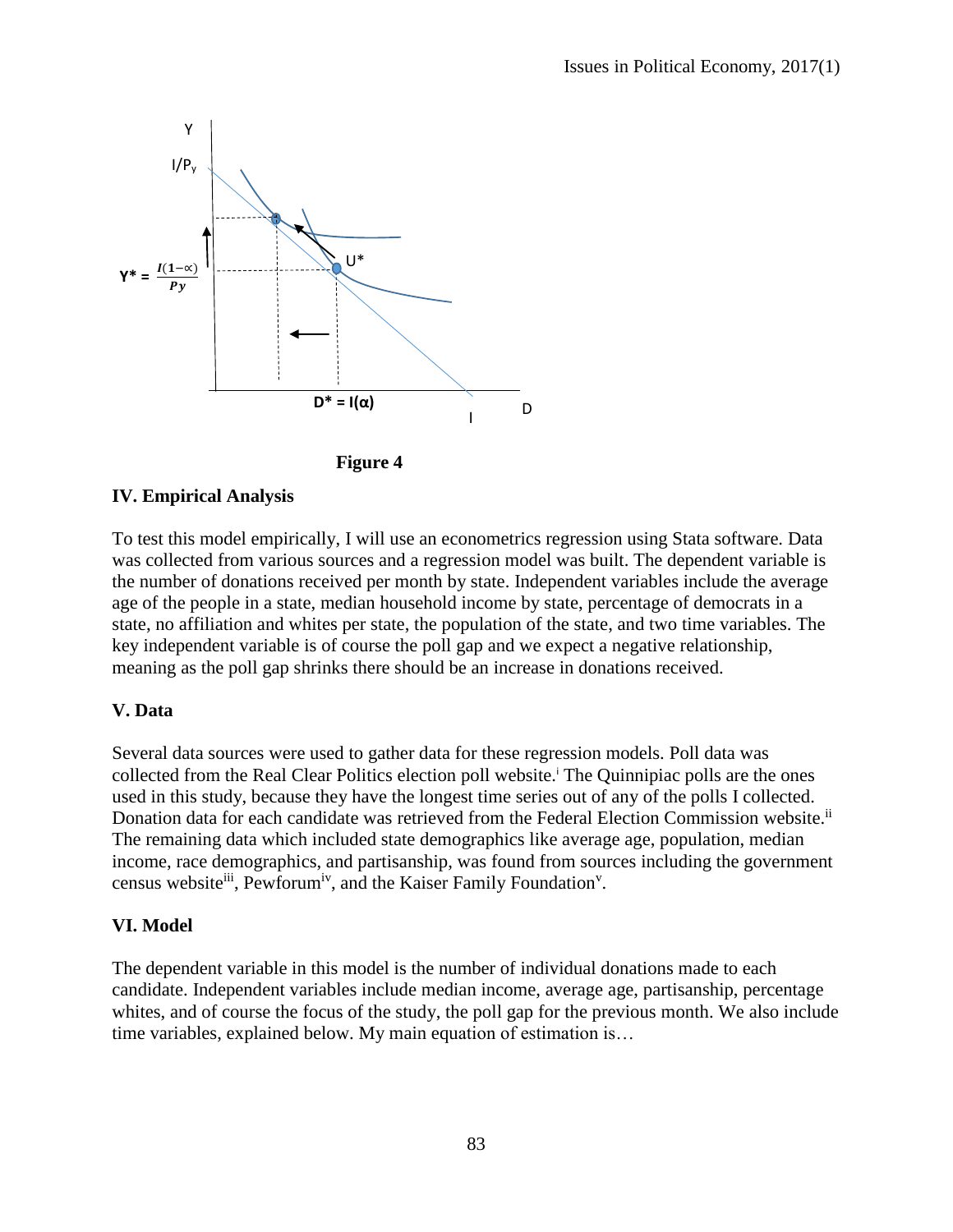### (1) *Y=B0+B1(ABSGAPLAG) + B2(STATE POP) + B3(INCOME) + B4(% WHITE) + B5(% NO POLITICAL AFFILIATION)+ B6(DEM. % IN STATE) + B7(TIME) + B8(TIMESQ) + B9(AVG AGE) + e*

The main question of the paper is how the poll gap affects the number of donations made to a candidate. We expect to find a negative estimate for  $B_1$ . As the absolute value of the poll gap increases, there should be a decrease in the number of donations received, because potential donors will not see this as a close race and therefore the utility of their donation is not very high.

We expect a positive relationship between population and donations. As the state population increases, we see an increase in donations made simply because there are more people. Median household income is expected to have a positive effect as well. As the median household income of a state increases, people can afford to give, and therefore it is likely to receive more donations from that state. The percentage white in an individual state was included to see what effect race had on each candidate's donations. The effect that this variable has on the donations is highly relative to the candidate's personality and policies he or she supports. For example, we wouldn't expect to see a positive relationship between the Hispanics in a state and the number of donations Donald Trump receives due to his immigration views. We include two political affiliation variables, one being percent democratic and the other percentage non-affiliated. We expect to see a positive relationship between donations and the democratic variable for Hilary Clinton, and a negative relationship for Donald Trump. Average age theoretically may have a positive effect seeing as how the older a person is, the more educated they might be, and the more political elections they have seen. They have more expertise on how certain policies will affect them and are more likely to donate to a cause that will benefit their future. The time variable is included because we expect to see donations increase as we get closer to the election. This supports the literature results of how donors prefer sequential elections. We also include a "timesq" variable which is simply the time variable squared. This adjusts for the fact that we predict the donations to be parabolic rather than linear. By adding this variable, we are reducing the residual factors that affect donations.

I ran a regression for each candidate to see the isolated effects of variables such as partisanship on each candidate. My regression results are shown in Table 1.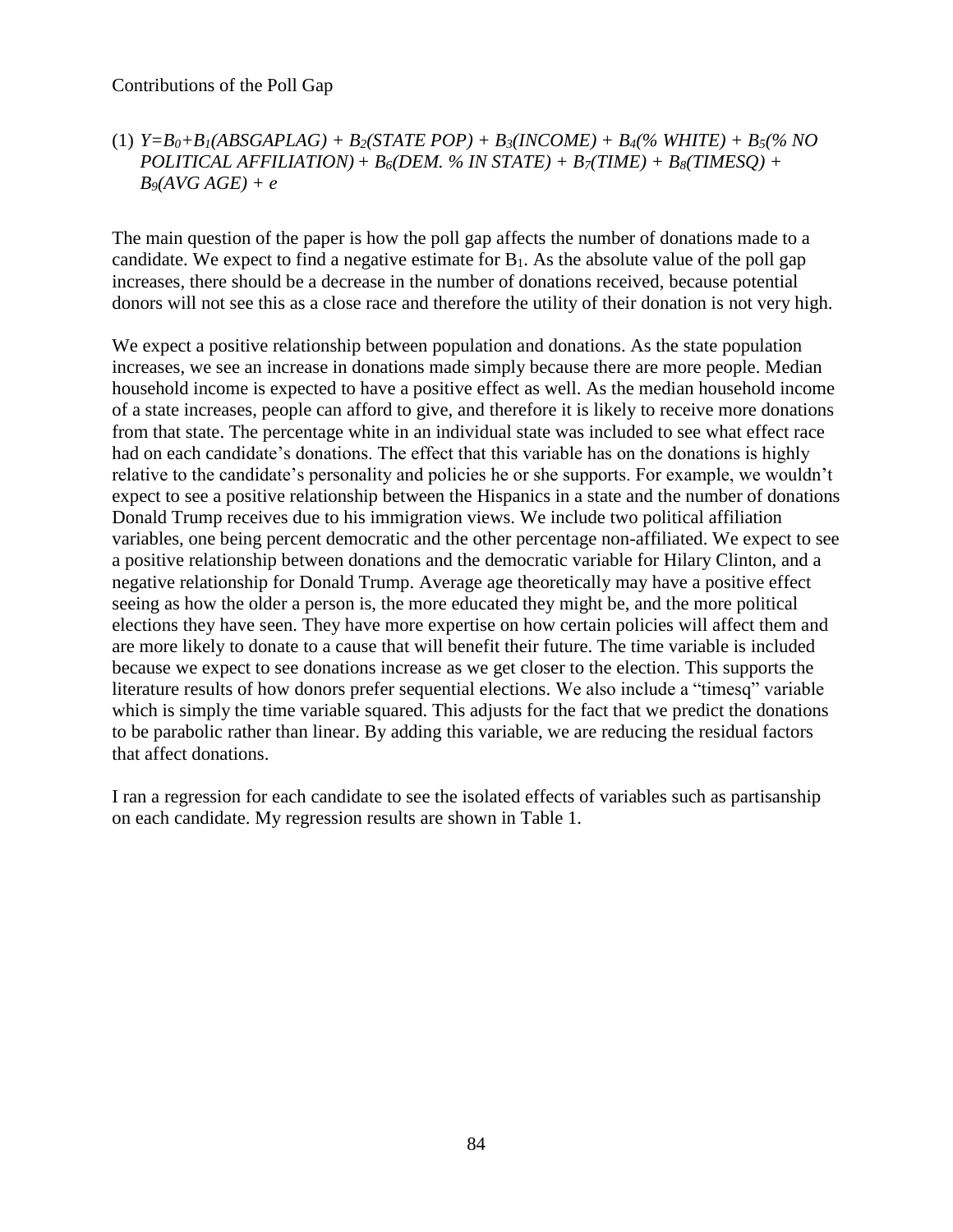|                                  | <b>Model 1</b> |     | <b>Model 2</b> |     |
|----------------------------------|----------------|-----|----------------|-----|
| <b>Variable</b>                  | (Clinton)      |     | (Trump)        |     |
| White                            | 1185.337       |     | $-417.713$     |     |
|                                  | 1473.542       |     | 614.820        |     |
| Pop                              | 0.0004         | *** | 0.0001         | *** |
|                                  | 0.000          |     | 0.000          |     |
| Democrat                         | 7420.837       | **  | $-1225.383$    |     |
|                                  | 3072.156       |     | 1293.838       |     |
| <b>NoAffiliation</b>             | 3887.475       |     | 325.486        |     |
|                                  | 6339.517       |     | 2612.443       |     |
| MedianIncome                     | 0.034          |     | $-0.002$       |     |
|                                  | 0.023          |     | 0.009          |     |
| Absgaplag                        | $-78.434$      |     | $-87.516$      | *** |
|                                  | 55.426         |     | 25.731         |     |
| AvgAge                           | $-91.354$      |     | 35.394         |     |
|                                  | 89.390         |     | 37.041         |     |
| Timesq                           | 71.323         | *** | 83.180         | *** |
|                                  | 13.483         |     | 5.769          |     |
| Time                             | $-959.229$     | *** | $-1074.013$    | *** |
|                                  | 291.595        |     | 94.585         |     |
| Cons                             | $-1656.362$    |     | 2367.260       |     |
|                                  | 3405.358       |     | 1300.641       |     |
|                                  |                |     |                |     |
| <b>Observations</b>              | 561.000        |     | 566.000        |     |
| R-Squared                        | 0.487          |     | 0.471          |     |
| Adj. R-Squared                   | 0.478          |     | 0.462          |     |
| • Standard errors are italicized |                |     |                |     |

#### **Table 1**

*Standard errors are italicized.* 

*\*: 0.05< P-value < 0.10*

 $\bullet \quad$  \*\*: 0.01 < P-value < 0.05

*\*\*\*: 0.001< P-value < 0.01* 

The regressions show interesting results. According to the  $R<sup>2</sup>$  calculation for both Trump and Clinton, just under 50% of the variation in donations received per state is explained by the variation in our independent variables. There are only three variables that remain statistically significant throughout both models for Donald Trump and Hillary Clinton, the two time variables and the population of the state variable. They are all significant at the 1% level and their effects all correlate with the theory we presented. The democrat variable was statistically significant for Clinton's regression and shows that a state with a larger percentage of democrats sees more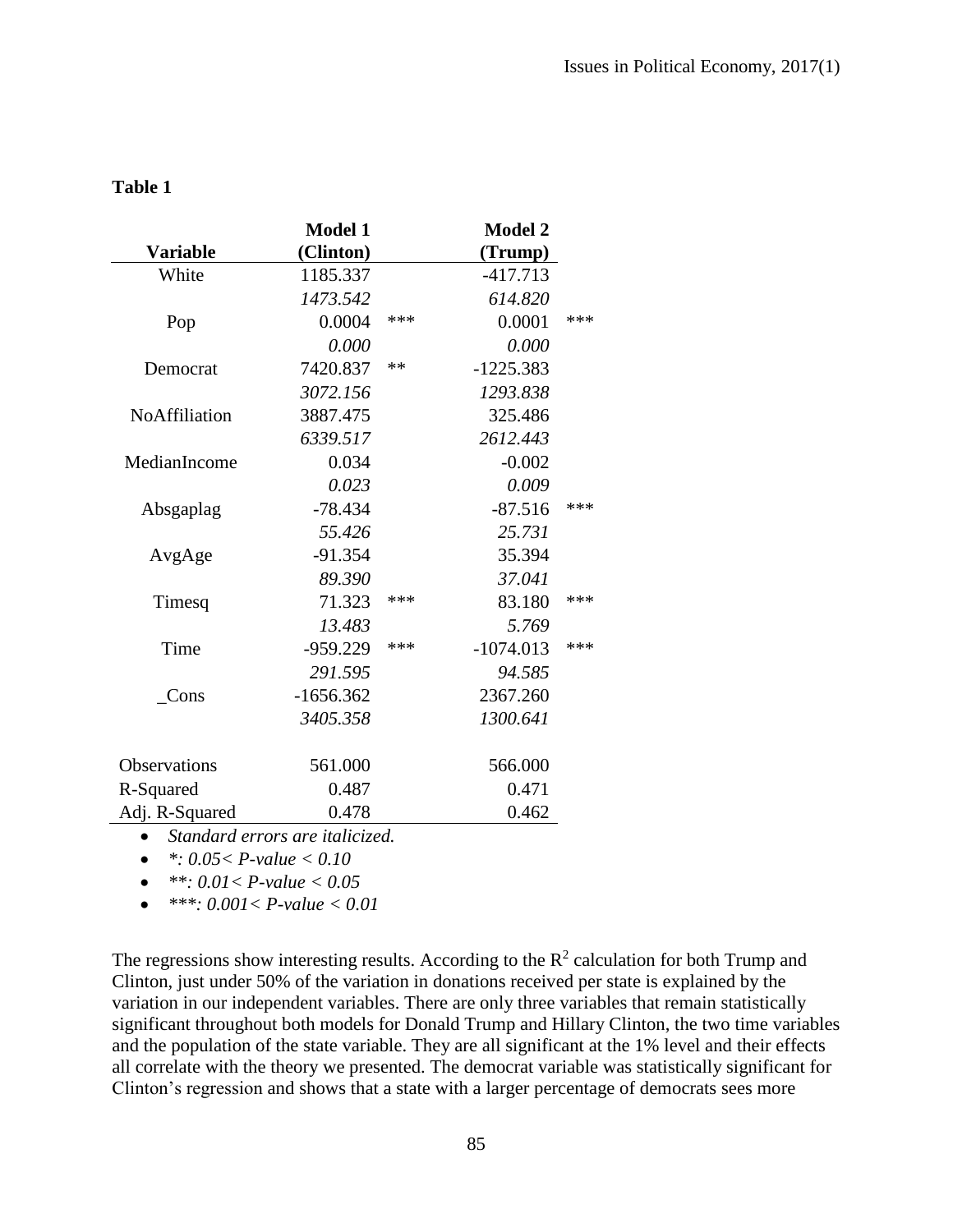donations to Secretary Clinton. Specifically, as the percentage of democrats in a state increase by 10%, our regression predicts that there will be approximately 742 more donations received by Hillary Clinton. Considering that the average donations Hillary Clinton received per month for many the states was less than 1000, this is a very high number for just a 10% increase.

Our poll gap variable is significant at the 1% level for Trump's regression but not significant for Hillary. For Trump, every 1 percentage point that the poll gap widens, it is estimated that he will receive 87.5 fewer donations. There is no significant effect for Clinton. One reason for this might be that in the observation period, Clinton always led in the polls. If your candidate is winning in the polls all the time, then poll data may not be a driving factor to donate. On the other hand, with Trump, the Quinnipiac polls show him losing the entire time. So, as the poll gap becomes larger, we see his donations decrease, or vice versa, when the gap is close and he is competing with Clinton, his donations increase, which is in line with our theoretical prediction.

The effect of time follows a quadratic relationship indicating that donations increase faster as the election approaches.

# **VII. Conclusion**

The purpose of this paper was to determine if the poll gap influences the number of donations that a presidential candidate receives. The results do show that as the poll gap shrinks the number of donations a candidate receives increases, but only for Donald Trump. We also see that time has a large effect on donations as well. These results fit with the literature. The utility of donating becomes higher toward the later stages of the election, after the primaries, when the chances of the donor's preferred candidate winning are higher. This study technique can be used in other industries around the country. My study only uses state level data but if we could get county level data, it's possible to determine which counties in the country have strong preferences to donate. Not only can candidates plan their rallies and speeches strategically to hit the strong donating counties but charity organizations can also use this data to target donators more effectively.

## **VIII. References**

Briffault, R. (2003). Reforming campaign finance reform: A review of voting with dollars. California Law Review, 91(3), 643–684. doi:10.2307/3481372.

Brown, A. (2009, September 03). Campaign Spending and Spurious Correlations: Why Self-Financed Gubernatorial Candidates Lose. Retrieved September 13, 2016, from [http://adambrown.info/docs/research/Brown-2009-Campaign-spending-and-spurious](http://adambrown.info/docs/research/Brown-2009-Campaign-spending-and-spurious-correlations.pdf)[correlations.pdf](http://adambrown.info/docs/research/Brown-2009-Campaign-spending-and-spurious-correlations.pdf)

Chappell, H. W. (1982). Campaign contributions and congressional voting: A simultaneous Probit-Tobit model. The Review of Economics and Statistics, 64(1), 77–83. doi:10.2307/1937945<http://www.jstor.org/stable/pdf/1937945.pdf>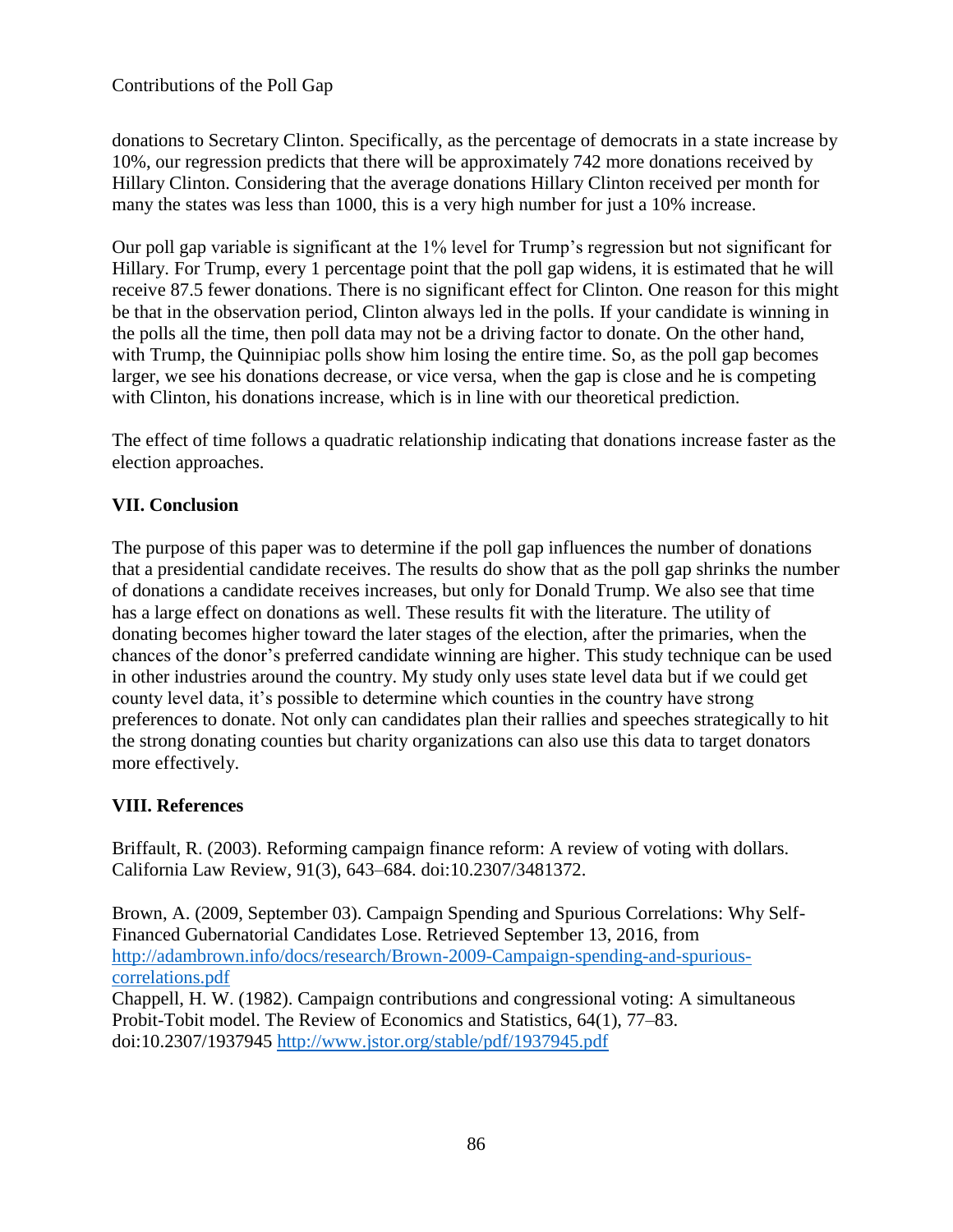Craig, J., & Madland, D. (2014, May 02). How Campaign Contributions and Lobbying Can Lead to Inefficient Economic Policy. Retrieved September 13, 2016, from <https://cdn.americanprogress.org/wp-content/uploads/2014/05/CampaignFinance-brief.pdfn>

Feigenbaum, J. (2008, April 01). The Money Primary: Political Prediction Markets, Campaign Contributions, and Expenditures. Retrieved September 13, 2016, from [http://wesscholar.wesleyan.edu/cgi/viewcontent.cgi?article=1085&context=etd\\_hon\\_theses](http://wesscholar.wesleyan.edu/cgi/viewcontent.cgi?article=1085&context=etd_hon_theses) (pg 52)

Fowler, J. H. (2008). The Colbert bump in campaign donations: More truthful than Truthy. PS: Political Science and Politics, 41(3), 533–539. doi:10.2307/20452245

David Austen-Smith, Interest Groups, Campaign Contributions, and Probabilistic Voting, Public Choice Vol. 54, No. 2 (1987), pp. 123-139

Juan M. Restrepo, Rosalyn C. Rael and James M. Hyman; Modeling the Influence of Polls on Elections: A Population Dynamics Approach; Public Choice; Vol. 140, No. 3/4 (Sep., 2009), pp. 395-420 Published by: Springer Stable

J. Tobin Grant, Thomas J. Rudolph, Political Behavior, 2002, Volume 24, Number 1, Page 31-54 To Give or Not to Give: Modeling Individuals' Contribution Decisions

Prat, A., Puglisi, R., & Snyder, Jr, J. M. (2006, May 11). Is Private Campaign Finance a Good Thing? Estimates of the Potential Informational Benefits. Retrieved September 13, 2016, from <http://www.princeton.edu/~pegrad/Papers/prat.pdf>

Schwabey, R. (2009, September 23). Super Tuesday: Campaign Finance and the Dynamics of Sequential Elections. Retrieved September 13, 2016, from [https://www.princeton.edu/rppe/speaker-series/speaker-series-2009-](https://www.princeton.edu/rppe/speaker-series/speaker-series-2009-10/SchwabeSuperTuesday.pdf) [10/SchwabeSuperTuesday.pdf](https://www.princeton.edu/rppe/speaker-series/speaker-series-2009-10/SchwabeSuperTuesday.pdf)

Stratmann, T. (2005, March 01). Some talk: Money in politics. A (partial) review of the literature. Retrieved September 13, 2016, from [https://www.gmu.edu/centers/publicchoice/faculty%20pages/stratmann/vitae%20files/sometalk.p](https://www.gmu.edu/centers/publicchoice/faculty%20pages/stratmann/vitae%20files/sometalk.pdf) [df](https://www.gmu.edu/centers/publicchoice/faculty%20pages/stratmann/vitae%20files/sometalk.pdf)

Stratmann, T. (1991). What do campaign contributions buy? Deciphering causal effects of money and votes. Southern Economic Journal, 57(3), 606–620. doi:10.2307/1059776

Young, C. By the Money, For the People: The Effect of Campaign Finance on US Congressional Elections. Retrieved September 13, 2016, from [https://www.sfu.ca/content/sfu/economics/undergraduate/undergraduate](https://www.sfu.ca/content/sfu/economics/undergraduate/undergraduate-awards/_jcr_content/main_content/download_3/file.res/cyoungthesispaper.pdf)awards/ jcr\_content/main\_content/download\_3/file.res/cyoungthesispaper.pdf